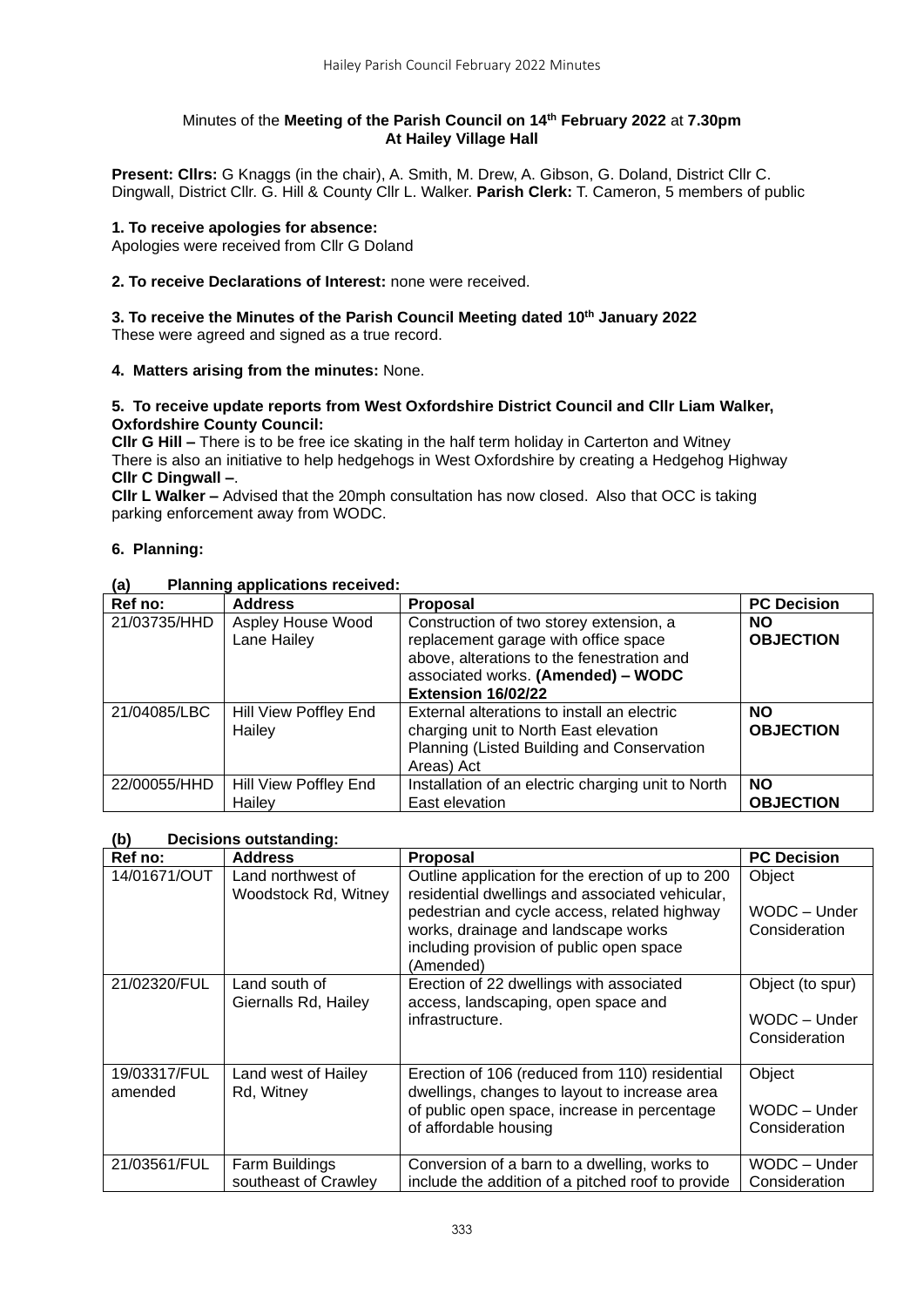|                               | Hill Farm, Foxburrow  | first floor living space                     |               |
|-------------------------------|-----------------------|----------------------------------------------|---------------|
|                               | Lane, Crawley         |                                              |               |
| 21/03735/HHD                  | Aspley House, Wood    | Demolition of garage and construction of two | WODC - Under  |
|                               | Lane, Hailey          | storey extension                             | Consideration |
| 21/03891/FUL                  | Orchard House,        | Conversion of two barns to create two self-  | WODC - Under  |
|                               | Downshill Lane Hailey | contained unites with associated parking.    | Consideration |
|                               |                       |                                              |               |
| <b>Decisions made:</b><br>(c) |                       |                                              |               |

## **7. Platinum Jubilee:**

- Have confirmed the following details:
	- $\circ$  Thursday 2/6/22 = Rounders Match (from 1730) & Beacon Lighting at Village Hall & Recreation Ground (at 2145)
	- $\circ$  Friday 3/6/22 = GrooveTown party and Live Music at L&F (from time tbc)
	- $\circ$  Sunday 5/6/22 = Big Lunch at Village Hall & Recreation Ground (from 1200)
- Hoping to launch scarecrows from the same weekend tbc
- Have been in touch with new school committee chair ref Village Fete, awaiting their thoughts
- Have launched the Rounders Match, Beacons, GrooveTown party, and Big Lunch on Facebook
- Have put details into the Feb-22 HH
- Would like to put another paragraph in the next HH and will send words across this week

#### **8. Village Hall:**

**(a)** Village Hall Management Committee

- **Means of escape**  The VHMC have now created a gap in the low wall near the garage for ease of access to the playground and on to the hard standing area in the event of an emergency evacuation of the hall. Bookings during January have reduced.
- **Finances**  The hall is currently running at a loss, but a further grant from WODC may become available.
- **Gas supply**  The gas supply is to be reinstated, with a smart meter, after its disconnection for the flat roof work. The gas supply is required so that the existing oven can continue to be reused rather than it being replaced.
- **Internet connection** Discussions on the WiFi provision are ongoing.

#### **9. Neighbourhood Policing Report:**

- Still no news from Police as to who our Neighbourhood Team PC/PCSO is, so we assume it is still Luc Chappell as suggested by 101 (although still no response from him to any emails)
- VAS on Delly Hill Andy has had call with engineer and has now received some software to enable him to Bluetooth into the device; this presumes the device can get powered on and there are some physical device/internal checks that Andy will do this week
- Speed camera has attended Delly Hill lay-by

## **10. Amenities:**

## **(a) Playground:**

- **Routine inspection**  The routine inspection of the playground was carried out on Tuesday, 8 February. There were no significant issues to report.
- **Maintenance**  The maintenance matters identified in the RoSPA report, principally the topping up of the bark is to be dealt with by Tom Hazzledine as discussed at the last PC meeting. **The PC is asked to approve** the purchase of two bulk bags (1000 litres each) of playgrade bark from CPA horticulture (supplier also used at Cassington) at £125 per bag to be delivered to the playground – **total price £250 inc VAT and delivery**.
- **Regular cleaning and weeding -** The first regular cleaning and weeding session by Tom Hazzledine for approximately 4 hours has been agreed. A date is to be arranged. Tom has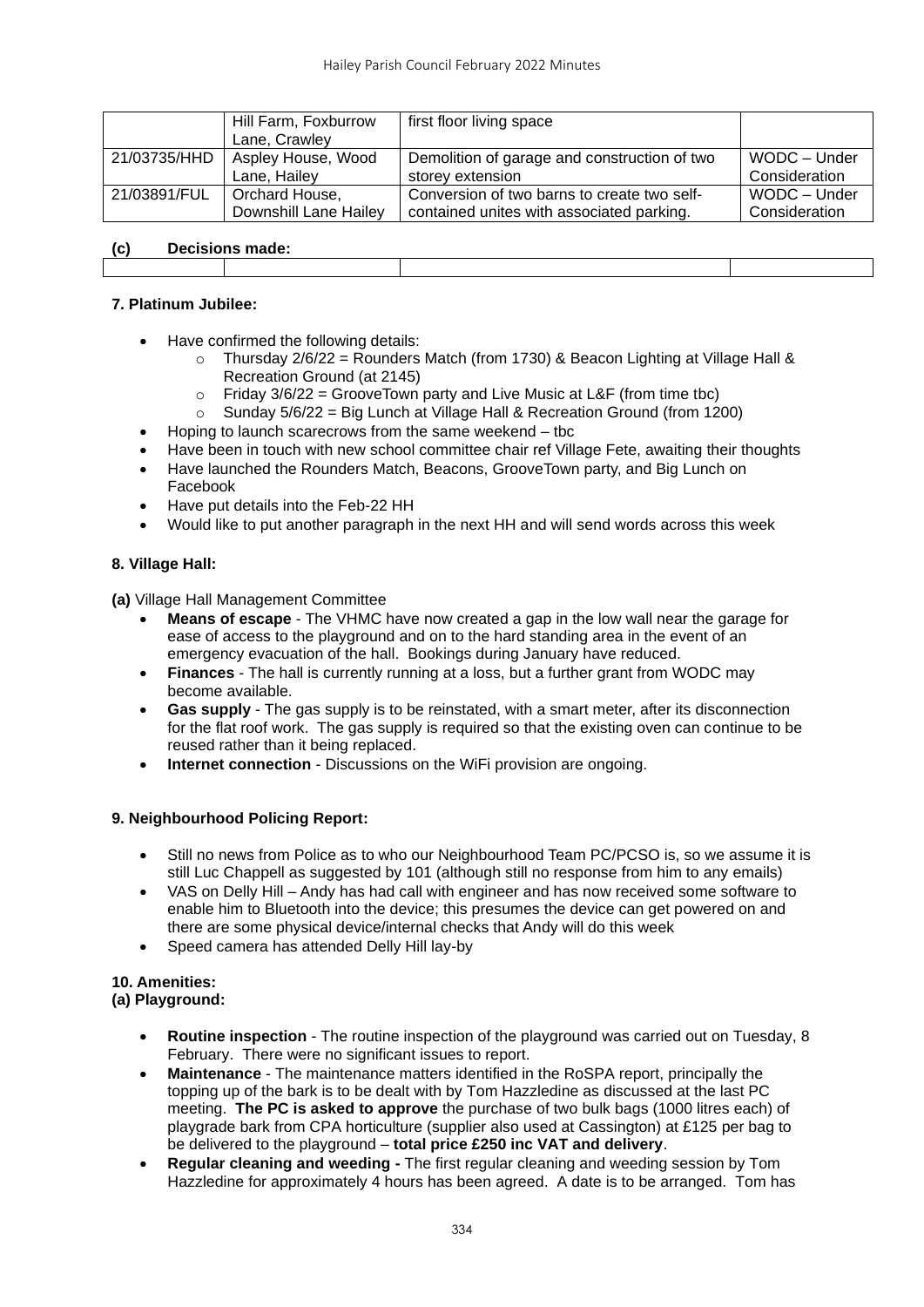raised a question about providing a non-slip surface to the ramp for the aerial runway, which gets very slippery in the winter and prolonged periods of rain. This is being researched.

- **Inclusive roundabout**  Four quotes for an inclusive roundabout for use by children with mixed mobility, including wheelchair users have been sought. A level pathway from the car park will also be required. A comparison of the quotes, once they have all been received, will be made and presented to the PC for approval.
- **Grant funding for the roundabout**  The latest contact with WODC (10 February) indicated no decision has yet been made on the availability of the Community Facilities Grant. The availability of other grants will also be researched

#### **(b)** Sale of Wood Green – **Clerk to contact new Clerk for WTC**

#### **(c) Update on installation of defibrillator at New Yatt**

#### **11. Highways and Traffic:**

**(a)** Burford Experimental Traffic Regulation Order update

**NOTE: It is probable that this decision will be "called out" and go to the Cabinet.**

The decision to revoke the Burford ETRO was 'called in' and referred to the Scrutiny Committee - they subsequently referred it to the Cabinet.

As the Burford ETRO has now expired, if Cabinet consider a weight restriction at A361 Burford should be implemented, a new Traffic Regulation Order would need to be promoted. Any Traffic Regulation order will be subject to formal consultation, and should objections be received, this will require a decision.

OCC's is considering the costs and benefits of developing area wide restrictions across Oxfordshire including close working with neighbouring authorities, as part of the county wide freight strategy, as soon as practicable. Noting any future approval of area wide weight restrictions would likely see existing environmental weight restrictions revoked subject to consultation.

**(b)** Update on Flooding Working Group

- Drainage system cleared by OCC from Delly Close down to Delly Green, at my request as gullies were filling with silt
- LEDA Properties continue to show willingness to assist with upstream attenuation measures in the "solar farm proposal" field, once they have heard whether approved or not
- Poffley End ditch has been cleared, thanks to LEDA Properties

**(c)** Update on Gigaclear

#### **12. Environment**

#### **(a)** Burial Grounds

No Burial have taken place since the last P.C. meeting Following our agreement to create a Queens Forest Canopy, Cllr Drew has planted 6 of the 8 trees and will plant the remainder over the winter.

#### **(b)** Footpaths

To note recommendation by OCC to upgrade to a Restricted Byway from Bridewell cottages to North Leigh Lane in the Parishes of North Leigh and Hailey.

#### **(c)** Grass cutting

Following discussion at the last P.C. meeting the Clerk sent out 5 invitations to Tender for the grass cutting contract for the next three years.

#### **(d)** Trees

As requested, JAG Timber – Hugh is quoting a price for raising the canopy of two Lime trees in the recreation field.

**(e)** Update on repair of sign at Delly Pool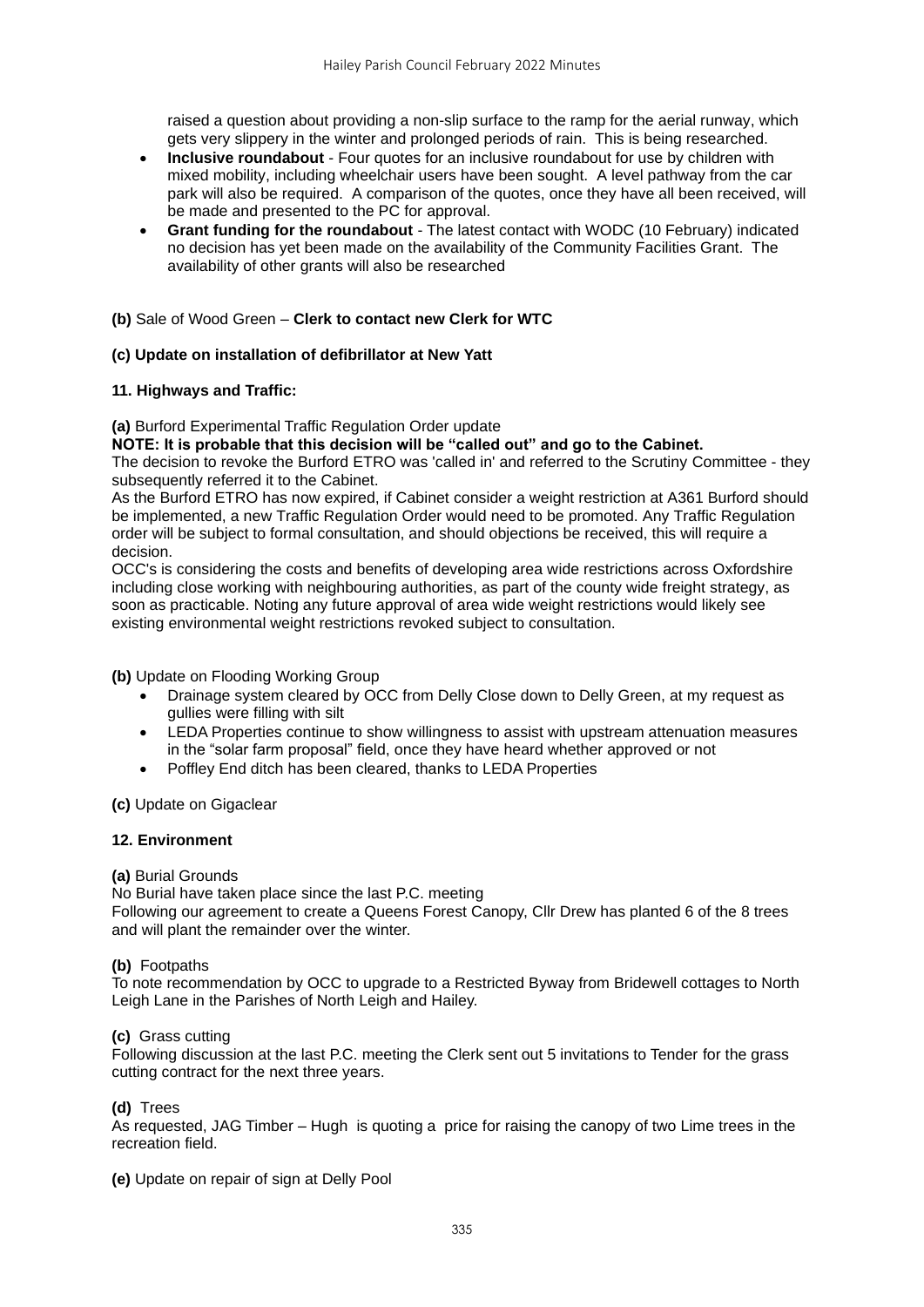Following confirmation of the agreement in principle to proceed with the replacement of the other two finger posts we await written quotes for the provision of 3 primed finger posts and the fixing of the same.

Following questioning of whether there is an insurance claim for the broken/vandalised finger posts, which started this unbudgeted expenditure, As requested, Cllr Drew has photographs and the hard evidence of the damaged finger posts

#### **(f)** Verge at Delly Pool

It was agreed at the last meeting that the clerk would ask JAG Timber to clear the fallen willow branch from Delly Pool assuming it is less than £300.

## **13. Allotments (including Allotments for Labouring Poor Charity) ALP:**

**(a)** Update on request to purchase strip of land along Priest Hill Lane adjoining Giernalls Triangle by Leda Properties.

#### **HPC (Hemplands):**

**(a)** Update on Hemplands allotments:

- **Water supply** The Parish Clerk has been asked to chase Thames Water to respond to our complaint regarding the poor workmanship on the provision of a water supply, which was left in an unusable state as there was a leak on the supply pipe from the Thames Water main. The supply has had to remain turned off since it was installed in September last year. The supply will need to be turned on as we come out of the winter. It may be necessary to investigate an alternative to waiting for Thames Water to deal with the matter. The PC will be kept informed.
- **To consider quotes for laying paths** Two widely differing quotes were received in October/November based on the proposal from our former Clerk. One quote was twice that of the other. The work required is to be reviewed and measurements taken. Contractors who quoted previously will be requested to update their quotes and two or three other contractors will be requested to quote. **The PC is asked to note this report.**
- **Car park maintenance responsibility** The PC will remember that a complaint was received from an allotment holder about the car park being overgrown in places. An enquiry was sent to Cottsway since the car park was believed to be their responsibility. Cottsway checked their records. Their response is summarised here: according to Cottsway's records going back to 1939 their predecessors (Witney RDC) had erected a fence around the area and agreed to maintain it, but there is no record permitting the PC to use the land as a car park. Cottsway suggested the PC reviews its own records and if no agreement can be found that they (Cottsway) issue a licence to the PC, which would include responsibility for maintenance going forward. Cottsway has no record of ever having included the car park in its regular maintenance plans.

Our previous Parish Clerk noticed mention of the car park in a PC Minute Book (Feb 1964- Mar 1972). This has been reviewed by Cllr Gibson. The car park is mentioned in over 15 meetings, often as a result of car breaking taking place and car parts and rubbish being dumped there, which the then Witney RDC removed on request from Hailey PC. There was also some involvement from the WRDC Housing Manager and contact with Hemplands tenants about these matters. There are indications that the car park was in the ownership of WRDC. It that was the case, it is likely to have been passed on to Cottsway, but there is no clear evidence of this. Although the car park is signposted as a public car park, there is no evidence of the PC or allotment holders being formally permitted to park there and nothing to confirm maintenance responsibility.

There have been no further complaints about the spread of undergrowth. **It is recommended that the PC takes no further action on this at the present time**.

## **(ALP) Poffley End Lane (b)Update on Poffley End Lane allotments:**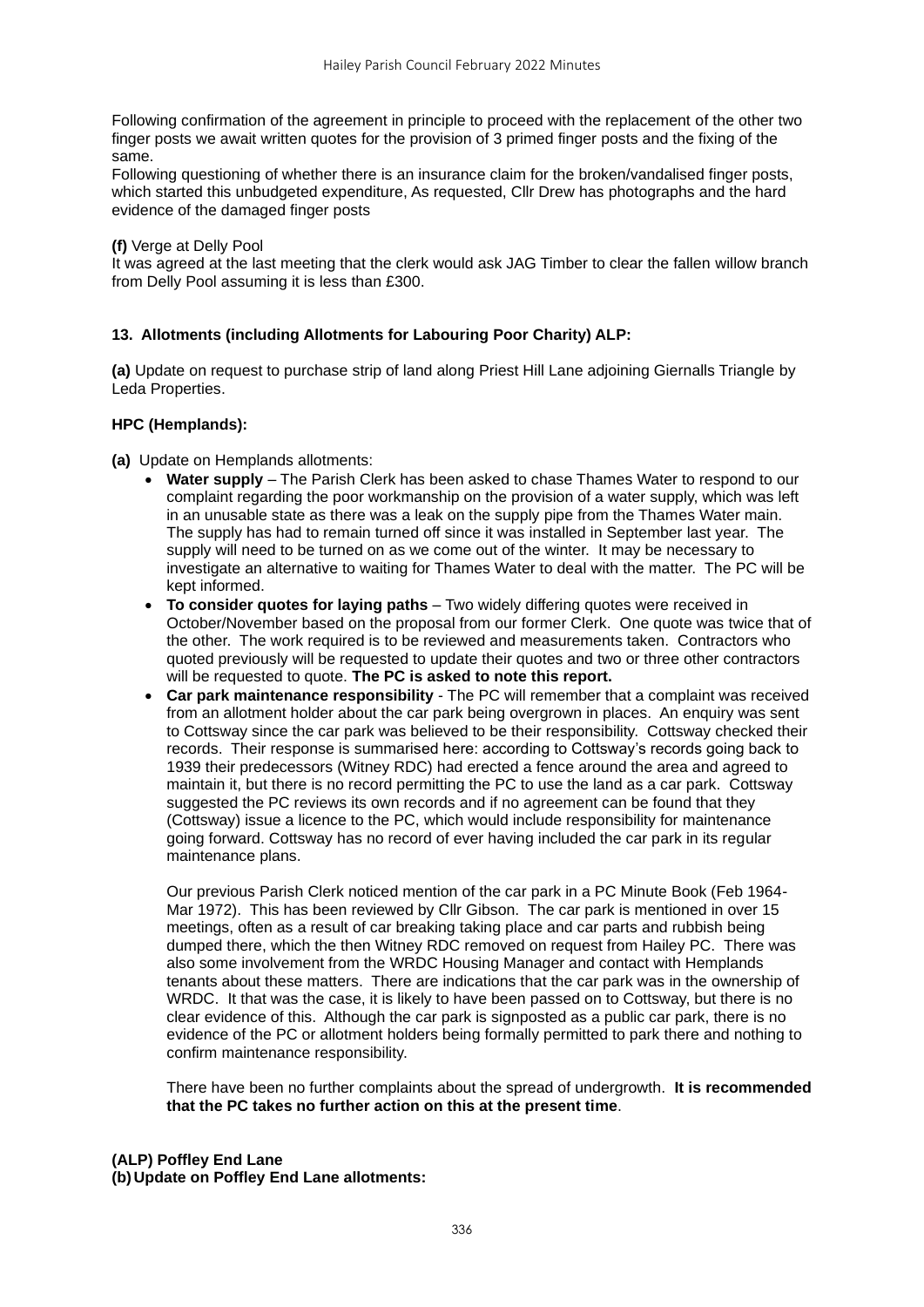• Five bar gate – this is to be stained by Tom Hazzledine. **The PC is requested to approve the purchase of wood preservative – up to £25**.

#### **14. Finances and Administration:**

#### **(a) Payments received:**

| <b>Hailey Football Club</b> | £250.00 |
|-----------------------------|---------|
|                             |         |
| Public Sector Deposit       | £4.91   |
| <b>Banbury Memorials</b>    | £142.00 |

#### **(b) Accounts for authorisation and payment:**

| <b>Tracey Cameron</b> | Clerk's December net salary   | £532.29 |
|-----------------------|-------------------------------|---------|
|                       | Expenses/Allowance            | £20.23  |
|                       | Total:                        | £552.52 |
| Village Hall          | <b>Parish Council Meeting</b> | £45.00  |
| Mark Farmer           | Fit & Fix 2 Finger Posts      | £76.00  |
| Bay Tree Joinery      | 2 Finger Posts Supplied       | £347.40 |

These were authorised by Cllrs Gibson & Cllr Knaggs

#### **(c) Hailey Parish Council bank balances:**

| To 31 <sup>st</sup> January 2021                   |             |
|----------------------------------------------------|-------------|
| <b>Unity Trust Current Account</b>                 | £4636.30    |
| Unity Trust Deposit account                        | £33,699.85  |
| <b>COIF Public Sector Deposit Fund</b>             | £35.,000.00 |
| Allotments for Labouring Poor                      | £5762.43    |
| Allotments for Labouring Poor COIF deposit account |             |

#### **15. Correspondence received:**

Land Registry came back for Land at Delly Green to advise that they had cancelled the application as Land Registry have concluded that the Parish Council do not have a sufficient degree of exclusive physical control over the land. – **Clerk to email decision to the P/C**

A resident has emailed to advise that OCC are giving away Horse Rider be aware signs and has asked if the Parish Council could write to OCC and request some. **– Parish Council have asked the Clerk to email OCC**

#### **16. New Village Hall Project:**

- a) Cllrs Knaggs and Smith met Nick Hardcastle of Leda Properties (the landowner of the Giernalls' Triangle at the end of the Recreation Ground). In principle they are prepared to facilitate access to the bottom of the Recreation Ground (i.e. at the BMX track) should it be selected as the location of the new Village Hall.
- b) At our January meeting Cllr Drew suggested that we consider the old burial ground as allocation for the new Village Hall (it is owned by the Oxford Diocese but maintained by the PC as it is a "closed churchyard"). The Disused Burial Grounds Act 1884 prohibits building on such grounds except for the purpose of enlarging the church.
- c) Architects Brief updated version following discussions at the 11th January meeting has been circulated separately

#### d) **New Village Hall invitation to tender** – circulated separately alongside Architects Brief **Recommendation from Village Hall Working Party to Parish Council**